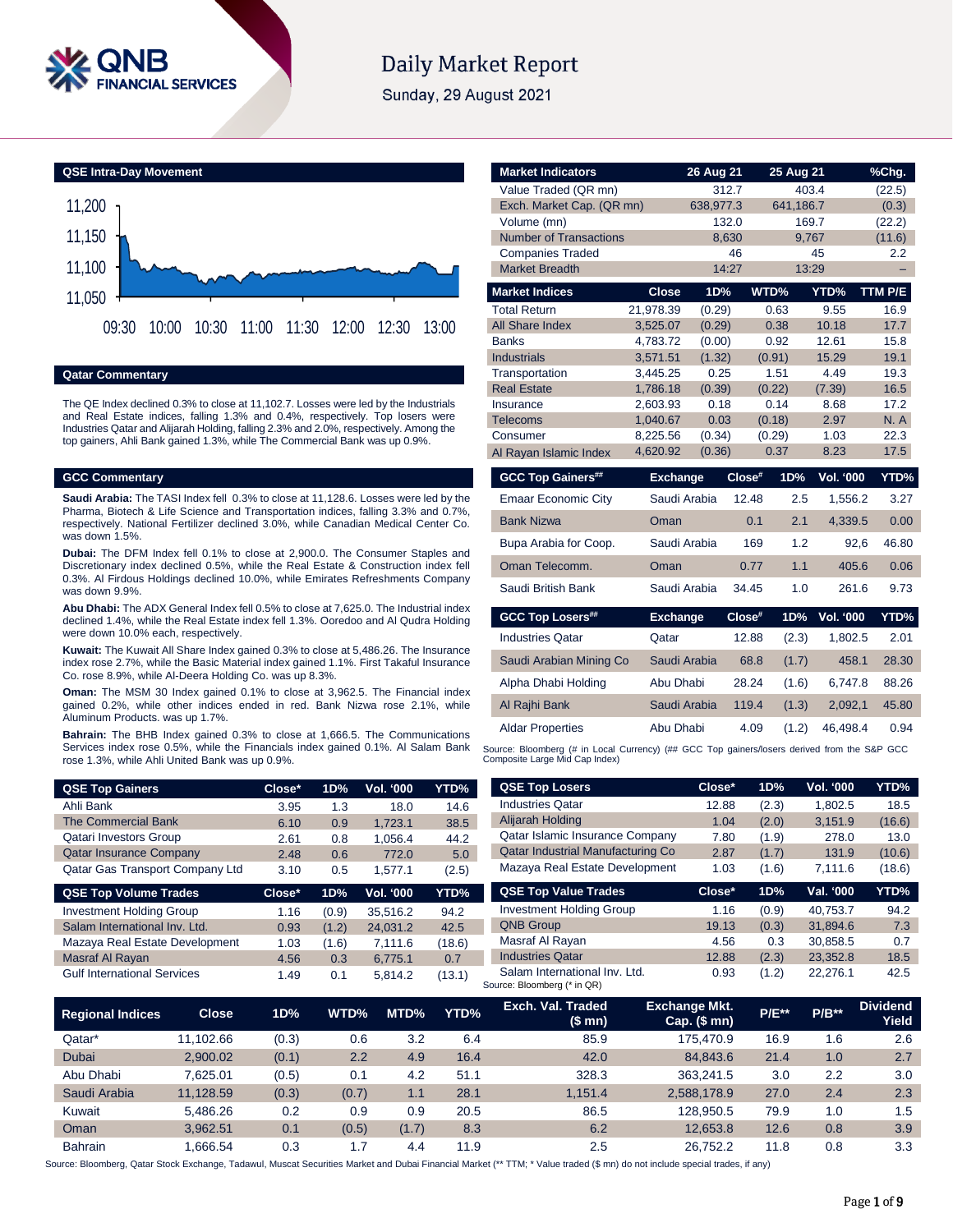### **Qatar Market Commentary**

- The QE Index declined 0.3% to close at 11,102.7. The Industrials and Real Estate indices led the losses. The index fell on the back of selling pressure from GCC and non-Qatari shareholders despite buying support from Qatari shareholders.
- Industries Qatar and Alijarah Holding were the top losers, falling 2.3% and 2%, respectively. Among the top gainers, Ahli Bank gained 1.3%, while The Commercial Bank was up 0.9%.
- Volume of shares traded on Thursday fell by 22.2% to 132mn from 169.7mn on Wednesday. Further, as compared to the 30-day moving average of 155.6mn, volume for the day was 13.6% lower. Investment Holding Group and Salam International Inv. Ltd. were the most active stocks, contributing 26.9% and 18.2% to the total volume, respectively.

| <b>Overall Activity</b>       | Buy %*   | Sell %*  | Net (QR)         |
|-------------------------------|----------|----------|------------------|
| Qatari Individuals            | 44.96%   | 39.75%   | 16,307,195.7     |
| <b>Qatari Institutions</b>    | 14.70%   | 24.86%   | (31,773,849.4)   |
| Qatari                        | 59.66%   | 64.61%   | (15, 466, 653.7) |
| <b>GCC Individuals</b>        | 0.61%    | 0.44%    | 55,577.9         |
| <b>GCC</b> Institutions       | 3.02%    | 3.51%    | (1,539,433.3)    |
| <b>GCC</b>                    | 3.62%    | 3.94%    | (1,003,855.5)    |
| Arab Individuals              | 13.42%   | 11.88%   | 4,814,445.6      |
| <b>Arab Institutions</b>      | $0.00\%$ | $0.00\%$ |                  |
| Arab                          | 13.42%   | 11.88%   | 4,814,445.6      |
| <b>Foreigners Individuals</b> | 3.41%    | 2.77%    | 1,988,144.5      |
| Foreigners Institutions       | 19.89%   | 16.79%   | 9,667,919.1      |
| <b>Foreigners</b>             | 23.29%   | 19.56%   | 11,656,063.6     |

Source: Qatar Stock Exchange (\*as a % of traded value)

## **Global Economic Data and Earnings Calendar**

## **Global Economic Data**

| <b>Date</b> | <b>Market</b> | <b>Source</b>                            | <b>Indicator</b>                | <b>Period</b> | Actual | <b>Consensus</b>         | <b>Previous</b> |
|-------------|---------------|------------------------------------------|---------------------------------|---------------|--------|--------------------------|-----------------|
| 08-26       | US            | Department of Labor                      | <b>Initial Jobless Claims</b>   | 21-Aug        | 353k   | 350k                     | 349k            |
| 08-26       | <b>US</b>     | Department of Labor                      | <b>Continuing Claims</b>        | $14 - Aug$    | 2862k  | 2772k                    | 2865k           |
| 08-26       | US            | <b>Bureau of Economic Analysis</b>       | <b>GDP Annualized QoQ</b>       | 2Q            | 6.60%  | 6.70%                    | 6.50%           |
| 08-26       | <b>US</b>     | <b>Bureau of Economic Analysis</b>       | <b>Personal Consumption</b>     | 2Q            | 11.90% | 12.20%                   | 11.80%          |
| 08-26       | US            | <b>Bureau of Economic Analysis</b>       | <b>GDP Price Index</b>          | 2Q            | 6.10%  | 6.00%                    | 6.00%           |
| 08-26       | <b>US</b>     | <b>Bureau of Economic Analysis</b>       | Core PCE QoQ                    | 2Q            | 6.10%  | 6.10%                    | 6.10%           |
| 08-27       | US            | <b>Bureau of Economic Analysis</b>       | Personal Income                 | Jul           | 1.10%  | 0.30%                    | 0.20%           |
| 08-27       | <b>US</b>     | <b>Bureau of Economic Analysis</b>       | <b>Personal Spending</b>        | Jul           | 0.30%  | 0.40%                    | 1.10%           |
| 08-27       | US            | <b>Bureau of Economic Analysis</b>       | <b>PCE Deflator MoM</b>         | Jul           | 0.40%  | 0.40%                    | 0.50%           |
| 08-27       | <b>US</b>     | <b>Bureau of Economic Analysis</b>       | <b>PCE Deflator YoY</b>         | Jul           | 4.20%  | 4.10%                    | 4.00%           |
| 08-27       | US            | <b>Bureau of Economic Analysis</b>       | <b>PCE Core Deflator MoM</b>    | Jul           | 0.30%  | 0.30%                    | 0.50%           |
| 08-27       | <b>US</b>     | <b>Bureau of Economic Analysis</b>       | <b>PCE Core Deflator YoY</b>    | Jul           | 3.60%  | 3.60%                    | 3.60%           |
| 08-26       | EU            | European Central Bank                    | M3 Money Supply YoY             | Jul           | 7.60%  | 7.60%                    | 8.30%           |
| 08-26       | Germany       | <b>GfK AG</b>                            | <b>GfK Consumer Confidence</b>  | <b>Sep</b>    | $-1.2$ | $-0.5$                   | $-0.4$          |
| 08-27       | Germany       | <b>German Federal Statistical Office</b> | Import Price Index MoM          | Jul           | 2.20%  | 1.20%                    | 1.60%           |
| 08-27       | Germany       | <b>German Federal Statistical Office</b> | <b>Import Price Index YoY</b>   | Jul           | 15.00% | 13.80%                   | 12.90%          |
| 08-26       | France        | <b>INSEE National Statistics Office</b>  | <b>Business Confidence</b>      | Aug           | 110    | 112                      | 113             |
| 08-26       | France        | <b>INSEE National Statistics Office</b>  | <b>Manufacturing Confidence</b> | Aug           | 110    | 109                      | 109             |
| 08-27       | France        | <b>INSEE National Statistics Office</b>  | <b>Consumer Confidence</b>      | Aug           | 99     | 100                      | 100             |
| 08-26       | Japan         | Bank of Japan                            | <b>PPI Services YoY</b>         | Jul           | 1.10%  | 1.30%                    | 1.30%           |
| 08-27       | China         | National Bureau of Statistics            | <b>Industrial Profits YoY</b>   | Jul           | 16.40% | $\overline{\phantom{a}}$ | 20.00%          |

Source: Bloomberg (s.a. = seasonally adjusted; n.s.a. = non-seasonally adjusted; w.d.a. = working day adjusted)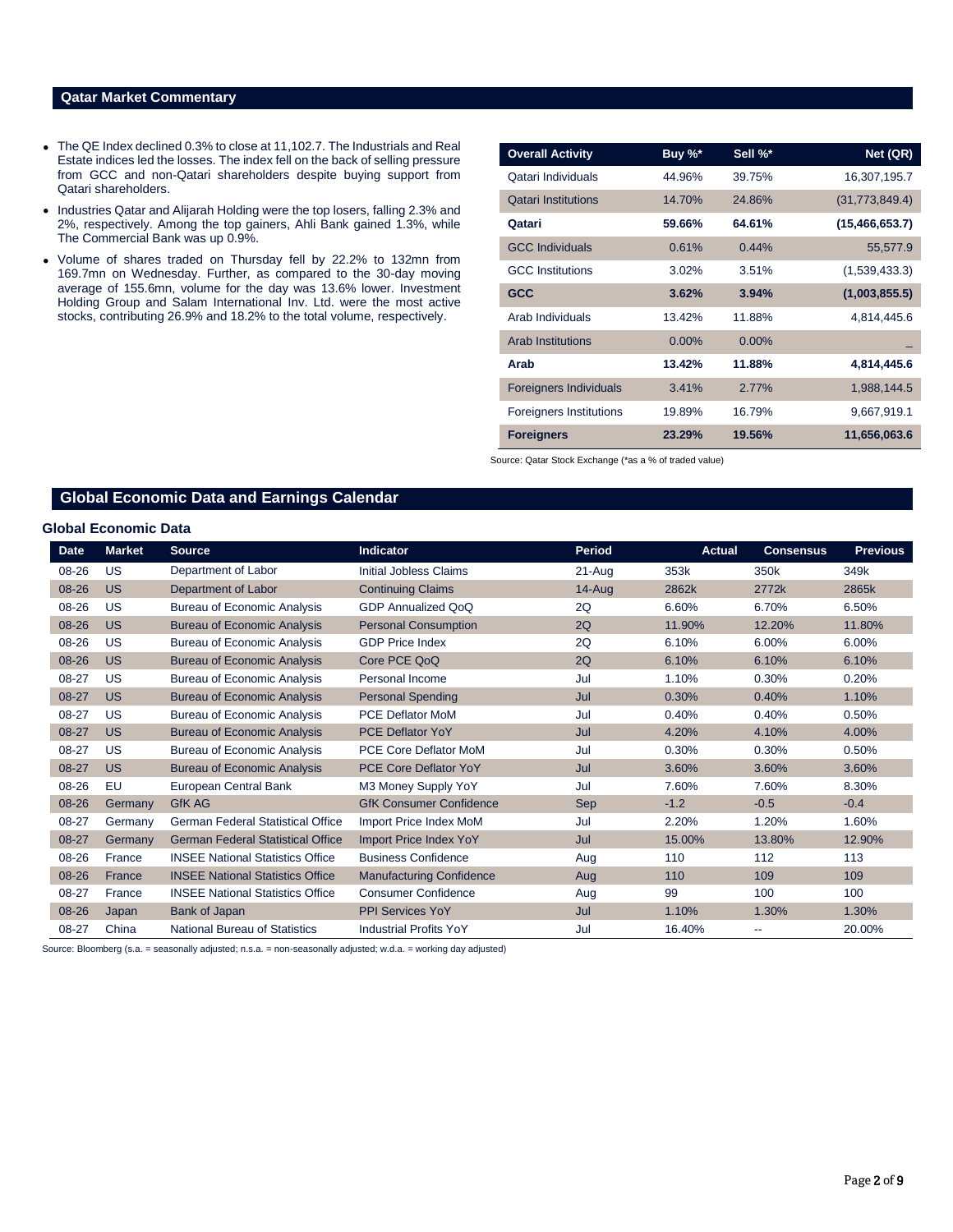**Qatar** 

- **New bond issue: QNB Group issued international bonds (XS2382173008) with a 1.13% coupon maturing in 2024 –** QNB Group issued international bonds (XS2382173008) with a 1.13% maturing in 2024. The bookrunner is HSBC. (Bloomberg)
- **Mekdam Holding Group signs an agreement –** Mekdam Holding Group announces it has signed agreement. Mekdam Holding Group announces it has received a letter of award for the following contract: Customer: Qatar Petroleum, Contract Title: Replacement Of 33 KV Power Cables & Protection Relays at NGL-3, Mesaieed, Value: QR34,999,999, Duration: 24 Months, Completion Date: September 05, 2023, Scope of Work: Design & Detailed Engineering, Procurement, Installation, Construction, Pre-commissioning, Commissioning, and Testing of the Facility in relation to Replacement of 33KV Electrical Power Cables including circuit breakers and Protection Relays. (QSE)
- **BLDN appoints Piet Hilarides as new CEO –** Baladna (BLDN), Qatar's largest dairy and beverage producer, has announced the commencement of Piet Hilarides as Chief Executive Officer. Piet will succeed Malcolm Jordan, who has led Baladna through a transformative period of accelerated growth following the company's successful listing on the Qatar Stock Exchange in 2019. He has successfully steered the business through the pandemic, growing revenue by 67.6% to QR814.8mn in 2020. Piet brings more than 30 years of commercial leadership and food & dairy industry experience from across Europe and Asia Pacific (APAC). Most recently, he was the APAC President of Perfetti Van Melle, a leading Italian-Dutch confectionary multinational, responsible for the consumer business in nine APAC countries. He previously held senior positions at Dutch dairy co-operative Royal Frieslandcampina. As well as being an executive board member, he was global chief operating officer of the cheese. butter and milk powder divisions. Piet aims to drive growth and innovation at Baladna over the coming years, overseeing Baladna's international expansion and continuing to support Qatar's food security ambitions. (Gulf-Times.com)
- **VFQS powers digital transformation with new SDN features for businesses –** Vodafone Qatar (VFQS) has introduced new and enhanced features to its Software Defined Network (SDN) solution to offer businesses an increased level of agility, control, and efficiency and to power the future of digital transformation in Qatar. To improve business operations, Vodafone SDN transforms traditional connectivity into a smart network. Instead of using manual configurations, the technology intelligently manages an organization's entire network across multiple locations and provides automatic management and visibility of applications and tasks, all the while ensuring higher security levels. This reduces complexities, increases control, and enables better performance tracking to deliver the best user experience. Smart connectivity is fundamental to being able to adopt future technologies and achieve digital transformation. Whether a business is expanding into new markets, disrupting its sector, or increasing productivity, Vodafone's innovative solutions provide the flexibility, control, and visibility to take advantage of the next wave of innovation and stay ahead of the competition, in line with specific business priorities and capabilities. Vodafone SDN now comes in two variations: The new SDN Enterprise, which is based on a local network, and the cloud-based SDN Business. Both versions are now available with their respective feature sets and are compatible with any connectivity type including fixed, wireless, or via any third party. With the new advanced features on SDN Enterprise, businesses will be able to manage their network performance through a dedicated dashboard. The

network is configured centrally, meaning changes can be automated and implemented quickly, in response to new business and application demands. (Gulf-Times.com)

- **Indosat Ooredoo launches 5G services in Jakarta to support Industry 4.0 –** Indosat Ooredoo, Indonesia's leading digital telco, has announced the launch of commercial 5G services in Jakarta to power the 5G revolution in Indonesia and accelerate Jakarta's digital transformation and smart city vision. The new 5G services will provide Indosat Ooredoo's consumer and business customers with access to enhanced mobile broadband Internet that will help to accelerate Jakarta's economic recovery and supporting the industry 4.0 era. 5G services will empower a wide range of unique use cases that offer the potential to revolutionize the city's manufacturing industry, public services, healthcare sector and meet the growing demand for digital content and entertainment services over mobile networks. (Bloomberg)
- **Qatar Chamber Chairman calls for revitalization of intra-Arab trade –** There is a need to revitalize intra-Arab trade, which, according to Qatar Chamber Chairman Sheikh Khalifa bin Jassim Al-Thani, represents only about 10% of the total Arab trade. In the latest edition of Al Moltaqa, Qatar Chamber's monthly economic magazine, Sheikh Khalifa said despite the presence of "tremendous facilities" and "complete customs exemptions" provided by the Greater Arab Free Trade Area (GAFTA) established two decades ago, "intra-Arab trade still requires solutions to return back on track." Sheikh Khalifa also lauded the meetings of the 131st session of the Board of Union of Arab Chambers held last June with the participation of union heads and heads of Arab chambers of commerce and industry, who attended to highlight the most important issue: "the necessity of enhancing the intra-Arab trade." According to Sheikh Khalifa, there is continuous co-ordination between Arab chambers of commerce and industry to enhance intra-Arab trade and mutual investments. Moreover, he said the General Union of Chambers of Commerce, Industry and Agriculture for Arab Countries works along with its members to encourage intra-Arab trade and supporting GAFTA to reach a joint Arab market. (Gulf-Times.com)
- **German firms 'eager to explore' Qatari market, says trade office representative –** The German Industry & Commerce Office Qatar (AHK) is witnessing a surge in enquiries among businesses in Germany that are eager to explore the Qatari market through face-to-face meetings in the coming period. According to AHK representative Kathrin Lemke, the enquiries from German companies signifies the development and further strengthening of Qatar and Germany's economic relationship. Lemke said the AHK is expecting delegations from Germany to visit Qatar in October, while on September, Qatar will be showcased in an international symposium hosted by the German Federal Ministry for Economic Affairs and Energy (BMWi). (Gulf-Times.com)
- Page 3 of 9 **Qatar-issued green bonds, sukuk and ESG funds to be launched soon –** Qatar green bonds, sukuk and ESG (environment, social and governance) funds are soon expected to be in place as the country is "primed" to take advantage of the trend of carbon target, according to a senior official of the Qatar Financial Centre (QFC) "With Qatar Petroleum's (QP) aggressive green investments, the Qatar Stock Exchange's guidance on ESG reporting, and QFC's institutional backing, there is a strong likelihood Qatar-issued green bonds, sukuks and ESG funds will be launched shortly," Senior Advisor for Economics and Research, QFC Authority, Thaddeus Malesa wrote in an article. With the country foreseen to run a substantial budget surplus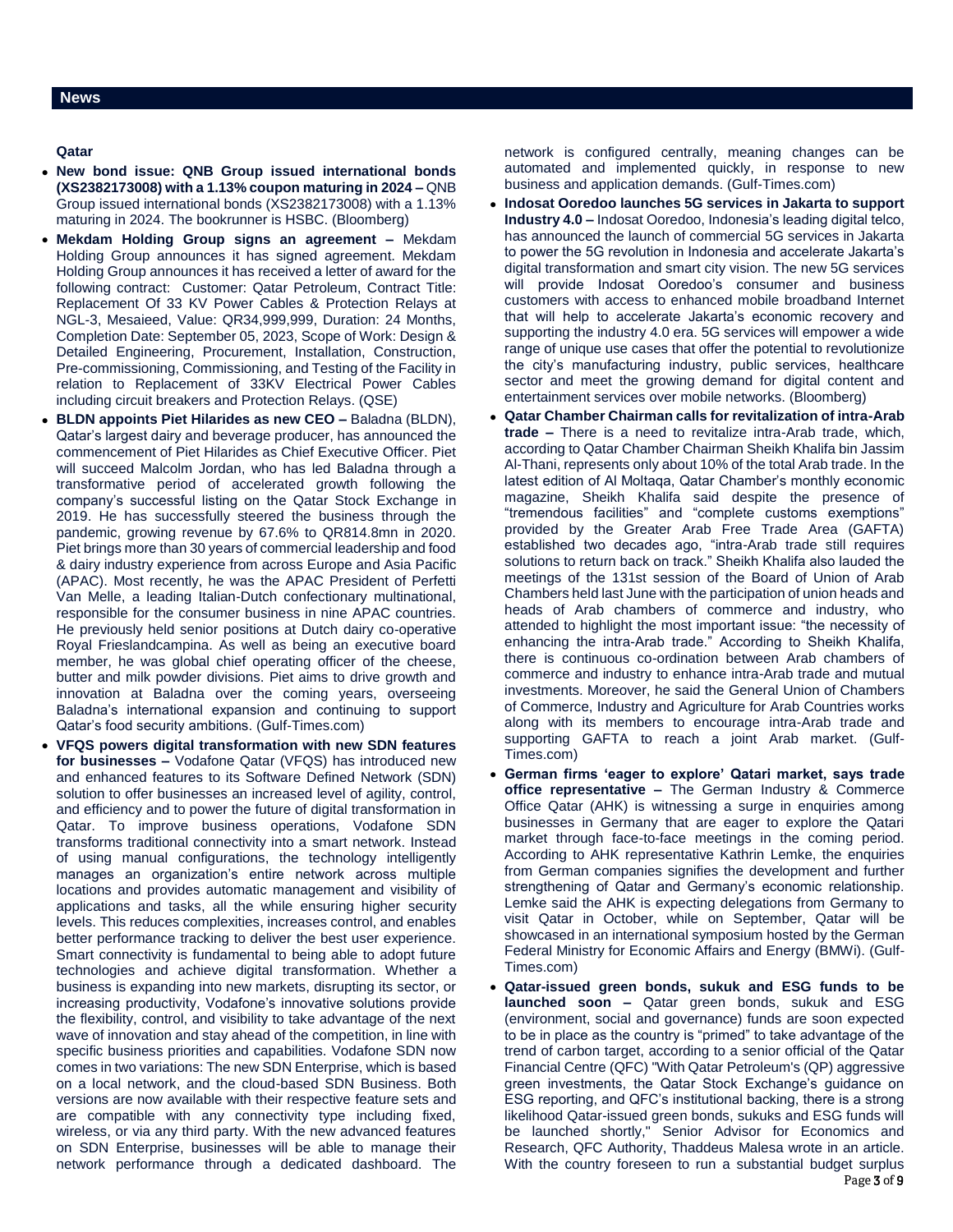starting this year, times of capital accumulation have returned, he said, adding the outlook for sustained financial surpluses is well defined. Whereas Qatar is set to earn more export revenue from the outlined energy investments, its imports are growing at a far lesser rate – enabling aggregate excess returns to be invested through the QFC institutions, according to him. Concurrently, the array of QFC financial institutions continues to grow as specialist funds, wealth managers and re-insurance firms join to provide services to and from Qatar, Malesa said. (Gulf-Times.com)

- **Kamco Invest: Qatar banks display lowest NPLs, highest ROE in 2Q2021 –** Qatari banks had the lowest bad loans on their books as well as the highest provision cover and return on equity (ROE) among the Gulf Cooperation Council (GCC) lenders during the second quarter (2Q 2021), according to Kamco Invest, a Kuwait-based non-banking financial powerhouse. The Qatari banks' Stage 3 impaired loans stood at 2.5% (of the gross loans) at the end of 2Q2021, a slight jump from 2.4% in the first quarter (1Q2021); even as the average share of bad loans (Stage 3 loans) on the GCC banks' loan books remained stable quarteron-quarter at 4.2%. The non-performing loans (NPLs) for the UAE banks continued to remain the highest in the GCC at 6.1% at the end of 2Q2021, in line with 1Q2021 share. In the case of Bahrain banks, it was 4.7%, Oman (4.1%) and Kuwait (2.7%). The report found that the aggregate provision cover (excluding Saudi Arabian banks) that GCC banks made against Stage 3 bad loans stood at 66.4% at the end of 2Q2021. The provision cover has increased "consistently" since last year when it stood at 64.7% (excluding Saudi Arabian banks) and in 1Q2021 at 65.4%. Qatari banks were found to have the highest cover against Stage 3 bad loans in the GCC during the quarter at 91.4%, slightly lower than the 1Q2021 cover of 91.9%. Bahraini banks were next at 69.1%, followed by Omani and Kuwaiti banks at 61.8% and 60.3% respectively. The UAE banks reported the lowest Stage 3 provision cover of 58.8%. (Gulf-Times.com)
- **BNP Paribas: LNG export revenue to bring significant improvement in Qatar's budget –** A sharp increase in revenue from LNG exports will bring significant improvement in Qatar's budget; BNP Paribas said and noted the country's budget may return to surplus this year and in 2022 given the expected increase in oil prices and control over spending. In its second quarter report, BNP Paribas Economics Research said the fall in oil prices resulted in a drop in fiscal revenue in 2020. Some 85% of total revenue comes from the oil and gas sector. However, BNP Paribas estimates that the budget deficit remained modest, at 1.7% of GDP, thanks notably to a reduction in investment spending. Direct fiscal support to the economy was limited and the government avoided any increase in current spending. Between 2016 and 2019, public sector investment was very high, accounting for more than 40% of total spending, but this cycle now seems to have come to an end with the completion of the bulk of the infrastructure related to the 2022 World Cup (FIFA World Cup Qatar 2022). The external accounts are dominated by hydrocarbon exports (more than 85% of total exports, including 64% from LNG). The trade balance has a large structural surplus, equivalent to 25% of GDP on average between 2015 and 2019, BNP Paribas said. In 2020, the current account ran a deficit equivalent to 2.5% of GDP. The rebound in oil prices should help the current account move back into surplus in the short term. As with the public accounts, the introduction of new LNG export capacity should help generate significant current account surpluses over the medium term. Total external debt is high (139% of GDP in 2020) and has been climbing steadily. This level of debt is not, in and of itself, a threat to the country's solvency. Government assets are greater than 200% of GDP, BNP Paribas said. Part of this debt (around 15% of the total) has been contracted by the government and by private non-financial

companies. The rest consists of Qatari bank debts to foreign counterparts. The annual growth in claims on the private sector (around 60% of total domestic credit) has averaged 13% since 2015 (7.4% for the public sector), whilst deposits grew by an average of only 2.3% over the same period. Total bank assets represent around 240% of GDP, BNP Paribas said. (Gulf-Times.com)

- **Curia Business Group launches Innovation Program for 'aspiring entrepreneurs' –** Curia Business Group, a Qatari venture and management consultancy founded by Hussain Akbar Al-Baker, has announced the launch of its incubator program – Curia Business Innovation. The Curia Business Innovation Program has been designed to provide "aspiring entrepreneurs with a personalized step-by-step guide" to take their business idea from concept vision to reality. Curia has years of experience in establishing new businesses and catering to entrepreneurs and small and medium-sized enterprises (SMEs) in Qatar. The program is aimed at ambitious entrepreneurs living in Qatar, whether nationals or residents, who have an innovative idea that contributes to each incubator cycle's innovation theme. The first cycle of the program is focused on technology and will run in collaboration with Microsoft. Applications will run until September 30. The top candidates will kick off their entrepreneurial journey with the program starting on October 17. (Gulf-Times.com)
- **UAE Royal visits Qatar for first time since boycott ended –** A senior United Arab Emirates royal visited Qatar to meet with its emir, the first high-level engagement between the ruling families since the end of a bitter three-year dispute that cut Doha off from many of its neighbors. Sheikh Tahnoun bin Zayed Al Nahyan, UAE national security adviser, led the delegation to Qatar that included talks with ruler Sheikh Tamim bin Hamad Al Thani, the UAE's state-run WAM news agency reported. The surprise meeting follows years of hostility between the two Gulf states and came nearly a week after Sheikh Tahnoun visited Turkey, which has been on the opposite side to the UAE in recent regional conflicts. The diplomacy has broad implications at a time of uncertainty in the region. States are assessing how to deal with Afghanistan, where the Taliban have returned to power, and regional heavyweight Iran is weighing how to proceed with talks to revive its nuclear deal with world powers. It could also point to a reduction in tensions between alliances that emerged after the Arab Spring; one that supported political Islam, spearheaded by Turkey and Qatar, and another that opposed it championed by the UAE. (Bloomberg)
- **Qatar's Emir, Egypt's President meet for the first time since reconciliation –** Qatar's Emir Sheikh Tamim bin Hamad Al-Thani met Egypt's President Abdel Fattah al-Sisi in Baghdad on Saturday, the first meeting since the two countries agreed in January to end a long-running dispute. Egypt, Saudi Arabia, the UAE and Bahrain had agreed to end the dispute that saw them boycott Qatar since 2017. Egypt and Qatar exchanged the appointment of ambassadors in June and August respectively in a sign of improved relations. (Bloomberg, Reuters)
- **Qatar seen to help shape better future of global postal sector, says transport minister –** Qatar is seen to contribute to the shaping of a better future for the postal sector worldwide, according to HE the Minister of Transport and Communications Jassim bin Seif Al-Sulaiti. The minister's statement follows Qatar securing a seat on the board of Universal Postal Union's (UPU) Council of Administration after an election was held at the conclusion of the 27th Universal Postal Congress held in Abidjan, Côte d'Ivoire. The event was attended by a Qatari delegation from the Communications Regulatory Authority (CRA) and Qatar Post, headed by CRA president Mohamed Ali Al-Mannai. UPU member countries elected the next UPU director general, deputy director general, members of the Postal Operations Council (POC), and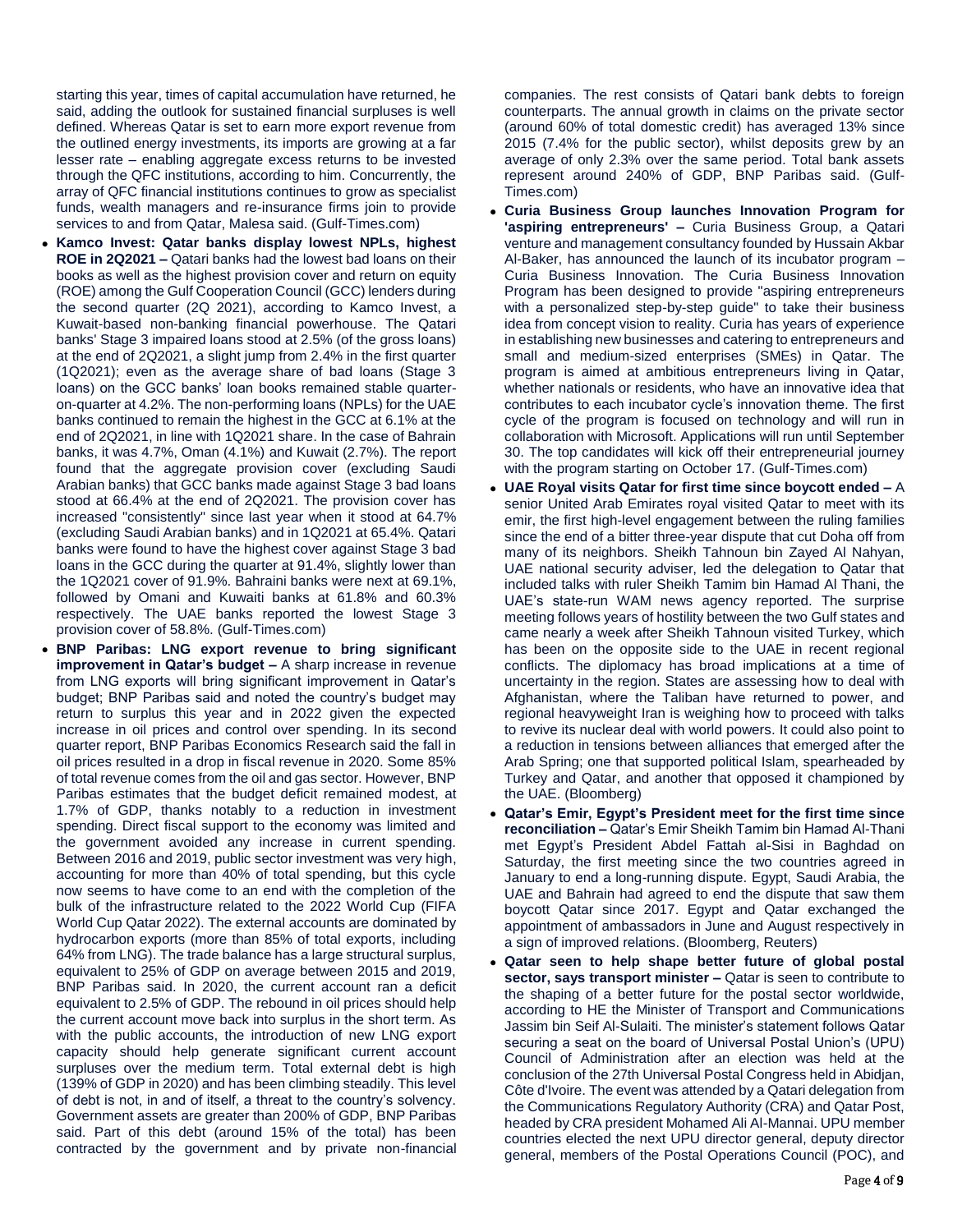UPU's Council of Administration (CA) for the 2022-2025 period. The CA consists of 41 member countries, which represent five geographical groups, one of which is Group No 4 – 'Southern Asia and Oceania' that is allocated 10 seats, one of which is won by Qatar. The CA members meet annually at UPU headquarters in Berne, Switzerland, and ensure the continuity of the UPU's work between the Universal Postal Congresses, which convenes every four years and is considered the supreme authority of the UPU. Moreover, to ensure that the UPU is able to react quickly to changes in the postal environment, the CA has the power to approve proposals by the POC for the adoption of regulations or new procedures. (Gulf-Times.com)

- **The Geneva International Motor Show and Qatar Tourism establish partnership –** To develop and host the newly designed Qatar Geneva International Motor Show in Doha during 2023, the Geneva International Motor Show (GIMS) and Qatar Tourism have established a partnership. The partners have hinted that the platform is positioned as a new world-renowned motor show for the Middle East. With much anticipation, exhibitors and fans can now look forward to the upcoming Geneva International Motor Show being held from February 19 to 27, 2022 as well as the new format which will be taking place in Doha in 2023. This collaboration is considered a natural fit for a new progressive show, given that GIMS has been pioneering the automotive space since 1905 and has built a strong brand reputation in the sector and that Qatar stands out globally for its outstanding experience offer and infrastructural capabilities. Furthermore, with the forward-looking, glamorous Qatari capital as the backdrop, this show will stand out as an essential calendar event for exhibitors and car lovers from around the globe. The first edition of the Qatar Geneva International Motor Show 2023 is planned for the autumn, and the organizers intend the event to take place every two years. While the event has already captured the curiosity of the public, the full concept reveal will only be made during GIMS 2022, which will take place from February 19 to 27, 2022. Until then, exhibitors and fans will need to exercise patience while GIMS accelerates to Doha 2023 behind the scenes. (Bloomberg)
- **Tourism sector should devise ways 'to live with' Covid-19 –** The tourism sector would need to devise ways "to be able to live with" Covid-19 as many countries are continuously fighting the pandemic, particularly new variants of the novel coronavirus, Qatar Airways Group Chief Executive and Qatar Tourism Chairman HE Akbar Al-Baker has said. In doing so, he said tourism authorities can continue their affairs possibly in "a more controlled and smaller way", which could then gradually increase as different parts of the world achieve herd immunity. (Gulf-Times.com)
- **Qatar Airways to roll out exclusive FIFA World Cup Qatar 2022 travel packages for Privilege Club members –** Qatar Airways Holidays in partnership with Discover Qatar, will soon be launching unique FIFA World Cup Qatar 2022 travel packages for Privilege Club members. As the Official Frequent Flyer Program of the FIFA World Cup Qatar 2022, Privilege Club members will be given priority access to the unique travel packages 14 days before going on sale to future joining members who sign up to the airline's loyalty program after the launch. Travelers can join the program for free by visiting qatarairways.com/fifaearlyaccess. The FIFA World Cup Qatar 2022 travel packages will be allotted match tickets based on the type of package they choose, pairing it with a selection of accommodation options and round-trip international flights on board the award-winning airline. With seven different packages to choose from, fans can combine more than one package and can watch up to seven matches in total. (Gulf-Times.com)
- **Qatar emerges as key cargo transit hub for India's air freight –** Qatar and UAE account for 32% of international freight to and

from India, according to aviation consultancy CAPA. International cargo operations steadily grew in India in the last decade, CAPA India said in a presentation at the recent India – Middle East aviation dialogue webinar. The Covid-19 pandemic has further given a boost to the industry, transporting critical pharmaceutical and perishable cargo, it said. (Gulf-Times.com)

### **International**

- **US corporate profits soar in second quarter; economic growth raised –** US corporate profits surged to a fresh record high in the second quarter, boosted by robust demand and higher prices, suggesting that an anticipated slowdown in economic growth this quarter because of soaring COVID-19 cases could be temporary. The jump in profits reported by the Commerce Department on Thursday was despite businesses facing increased costs owing to shortages of raw materials and labor. The resurgence in infections driven by the Delta variant of the coronavirus is chipping away demand for services like air travel and cruises, leading economists to cut their third-quarter growth estimates. Profits from current production increased by \$234.5bn, or at a 9.2% quarterly rate, to a record \$2.8tn, after rising at a 5.1% pace in the first quarter. They were driven by a \$169.8bn surge in profits at domestic nonfinancial corporations. There were also gains in domestic financial corporations profits as well as rest-of-the-world profits. Pre-tax profits as a share of GDP, a proxy for economy-wide profit margins, rose 0.7 percentage points to 12.3%, their highest since 2014. National after-tax profits without inventory valuation and capital consumption adjustments, conceptually most similar to S&P 500 profits, increased \$303.6bn, or at a 12.8% pace, up from the 9.4% pace notched in the January-March period. Profits were up 69.3% from a year ago, partially exaggerated by low base comparisons in the second quarter of 2020 following mandatory shutdowns of nonessential businesses. GDP increased at a 6.6% annualized rate, the government said on Thursday in its second estimate of GDP growth for the April-June period. That was revised up from the 6.5% pace of expansion reported in July. Economists polled by Reuters had expected that second-quarter GDP growth would be raised to a 6.7% pace. The economy grew at a 6.3% rate in the first quarter, and has recouped the steep losses suffered during the two-month COVID-19 recession. The level of GDP is now 0.8% higher than it was at its peak in the fourth quarter of 2019. The upward revisions to last quarter's GDP growth reflected a slightly more robust pace of consumer spending and business investment than initially estimated. Demand was driven by one-time stimulus checks from the government to some middle- and low-income households. The Federal Reserve has maintained its ultra-easy monetary policy stance, keeping interest rates at historically low levels and boosting stock market prices. (Reuters)
- **Automobiles restrain US consumer spending, monthly inflation slowing –** US consumer spending slowed in July as a decline in motor vehicle purchases due to shortages offset a rise in outlays on services, supporting views that economic growth will moderate in the third quarter amid a resurgence in COVID-19 infections. But the foundation for the recovery remains solid, with the report from the Commerce Department on Friday showing wages rising and Americans further boosting savings. Inflation appears to have peaked, which could preserve households' purchasing power. Businesses are also restocking and exporting more goods, suggesting a slowdown in growth this quarter could be temporary. Consumer spending, which accounts for more than two-thirds of US economic activity, increased 0.3% last month after advancing 1.1% in June. Last month's rise was in line with economists' expectations. Demand is rotating back to services like travel and leisure, but spending has been insufficient to compensate for the drop in goods purchases, which are also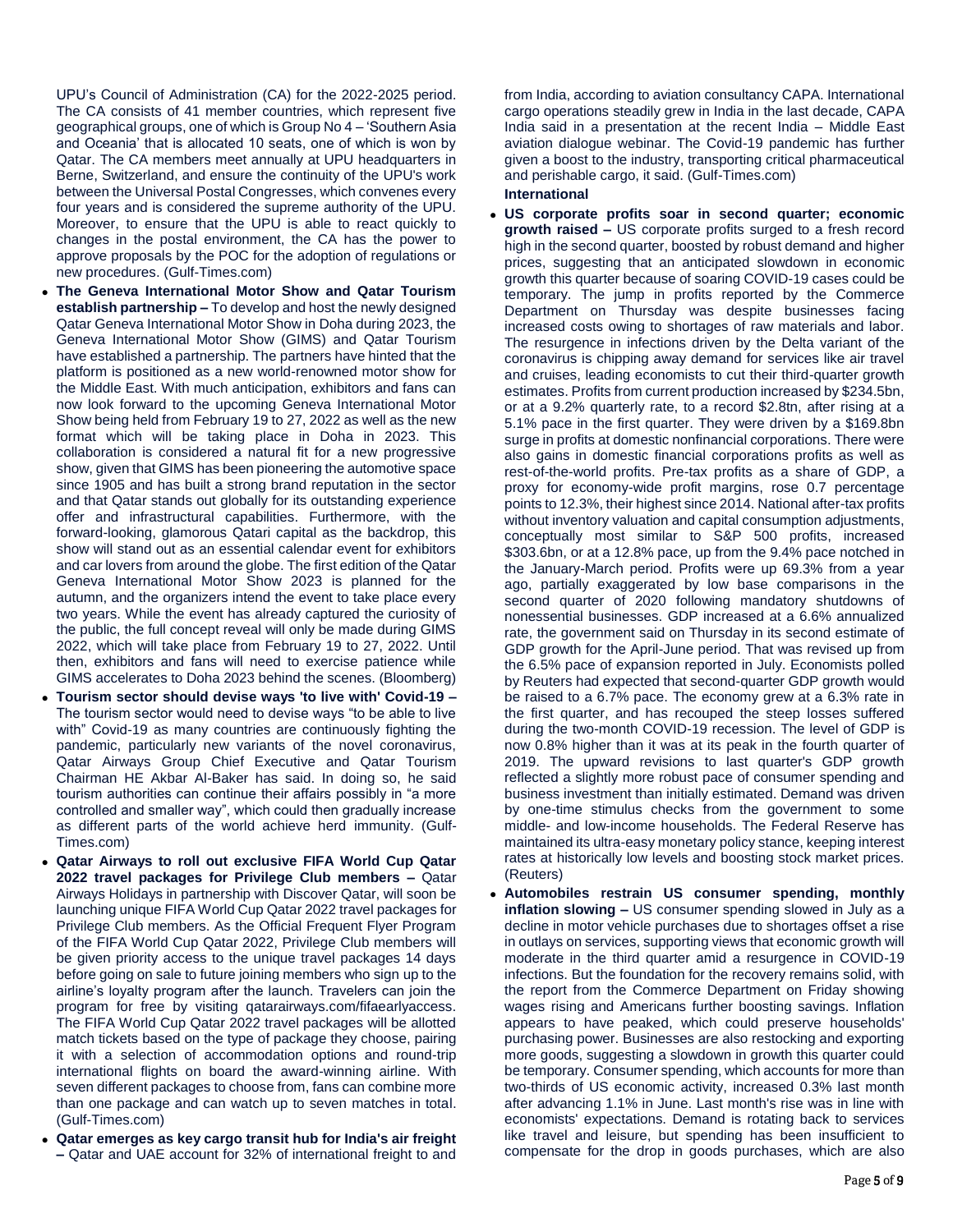being impacted by shortages. Goods spending fell 1.1% last month, led by motor vehicles. A global shortage of semiconductors is hampering auto production. There were also decreases in spending on recreational goods as well as clothing and footwear. Still, goods spending is 20% above its prepandemic level. Spending on services rose 1.0%, a broad increase led by food services and accommodations. Outlays on services last month were 1% above their February 2020 level. Healthcare, transportation and recreation are yet to recoup their pandemic losses. Credit card data suggests spending on services like airfares and cruises as well as hotels and motels slowed in August amid soaring COVID-19 cases driven by the Delta variant. Fears about the virus knocked consumer sentiment to a more than 9-1/2-year low in August. Inflation continued to rise last month, fanned by the unrelenting supply constraints and the economy's move toward normalcy after the upheaval caused by the pandemic. But the pace of increase is slowing. The personal consumption expenditures (PCE) price index, excluding the volatile food and energy components, climbed 0.3% in July. That was the smallest gain in five months and followed a 0.5% advance in June. In the 12 months through July, the so-called core PCE price index rose 3.6% after a similar increase in June. The core PCE price index is the Federal Reserve's preferred inflation measure for its flexible 2% target. Fed Chair Jerome Powell in a speech to the Jackson Hole economic conference on Friday defended his long-held view that high inflation would be transitory. Powell said the economy continued to make progress towards the US central bank's benchmarks for reducing its massive support, but stopped short of signaling the timing for any policy shift. (Reuters)

- **US consumer sentiment plummets to near-decade low –** US consumer sentiment plunged to its lowest level in nearly a decade in August as consumers' views of their personal financial prospects continued to worsen due to smaller income gains amid higher inflationary trends, a survey showed. The University of Michigan said its consumer sentiment index fell to 70.3 in August - the lowest since December 2011 - from July's final reading of 81.2. Economists polled by Reuters had forecast a reading of 70.7. August's final reading was little changed from the preliminary reading of 70.2 earlier this month. The losses were widespread across all demographic groups and regions. The economy is still expected to grow this year at its fastest pace in four decades after falling into a brief recession in 2020 caused by the coronavirus pandemic. However, the recovery is showing some indication of cooling off and COVID-19 cases have continued to climb in August as the more transmissible Delta variant spreads rapidly across the country. Labor shortages across the service sector also persist while supply chain disruptions have continued. The survey's gauge of consumer expectations declined to 65.1 in August, its lowest reading since October 2013, from July's 79.0, and was little changed from the mid-month reading of 65.2. The survey's one-year inflation expectation eased to 4.6% from 4.7% in July, while the survey's five-year inflation outlook ticked up to 2.9% from 2.8%. (Reuters)
- **UK risks EU data deal by pursuing global tie-ups –** Britain said it would reform the data rules it agreed as an EU member by adopting a "common sense" approach that could help it secure data partnerships with the United States and other nations, immediately drawing a warning from Brussels. Data adequacy partnerships mean organizations would not have to implement costly compliance measures to share personal data internationally when doing business, the UK's digital ministry said in a release. "It means reforming our own data laws so that they're based on common sense, not box-ticking," said digital minister Oliver Dowden. "And it means having the leadership in place at the Information Commissioner's Office to pursue a new era of

data-driven growth and innovation." Some of the banners that pop up when people visit new websites could be banished in the new regime, Dowden told the Telegraph newspaper. He said many of the warnings were "pointless" and should go. The data rules overhaul, however, could put London on a collision course with Brussels. Britain incorporated its own version of the EU General Data Protection Regulation after it left the bloc. In return the EU recognized Britain's data protection standards, enabling the seamless flow of data to continue. The EU Commission said on Thursday it would closely monitor any developments to the UK's rules. "When adopting the EU adequacy decisions, the Commission was fully aware of the risk of possible further divergences of the UK system from the EU system," a spokesperson said. "This is why in case of problematic developments that negatively affect the level of protection found adequate, the adequacy decision can be suspended, terminated or amended at any time by the Commission. This can be done immediately in case of justified urgency." Britain named New Zealand Privacy Commissioner John Edwards as the preferred candidate to oversee the shakeup as its next Information Commissioner. (Reuters)

- **Lloyds: UK firms most confident in four years, planning pay growth –** British business confidence jumped to its highest level in more than four years in August and a measure of pay growth was the strongest since 2018, a survey published by Lloyds Bank showed. Adding to signs of a recovery in Britain's economy from its coronavirus crash last year, Lloyds said its monthly business barometer rose by 6 percentage points to +36%, the highest since April 2017. Optimism in the economy also rose by six percentage points after a dip in July, when many firms were facing staff shortages caused by the spread of the Delta variant of coronavirus and strict self-isolation rules which have since been relaxed. More than a third of companies predicted they would offer staff pay rises of at least 2% over the next 12 months and 17% anticipated 3%-plus wage growth, the highest since Lloyds began asking about salary increases in 2018. The Bank of England is watching pay growth closely as it tries to work out how persistent a recent rise in inflation is likely to prove. Lloyds said 44% of companies it surveyed expected to increase the prices they charge, the highest level since December 2017. The survey was based on a poll of 1,200 firms conducted between August 2 and August 16. (Reuters)
- **GfK: German consumer morale drops heading into September –** The mood among German consumers darkened heading into September as accelerating inflation and rising COVID-19 cases made them more hesitant to buy, a survey showed. The GfK institute said its consumer sentiment index, based on a survey of around 2,000 Germans, dropped to -1.2 points for September, from a revised -0.4 points a month earlier. The reading compared with a Reuters forecast for -0.7. "Prices have been rising rapidly since the middle of this year. This has a dampening effect on the consumer mood," GfK consumer expert Rolf Buerkl said in a statement. Germany's harmonized annual consumer prices rose 3.1% in July, hitting a 13-year high and fueling a debate about whether the increase in the cost of living will persist. An increase in coronavirus infections and a slower pace of vaccinations have also hit consumers' expectations for the economy and affected their propensity to buy, Buerkl added. Germany reported 11,561 new coronavirus infections on Wednesday and a seven-day incidence rate of 61.3 per 100,000 people, according to the Robert Koch Institute for infectious diseases. Some 59.4% of the population are fully vaccinated with around 64.4% having received at least one dose. (Reuters)
- **French consumer confidence holding up despite COVID curbs –** French consumers were only marginally less confident about their economic prospects in August despite a surge in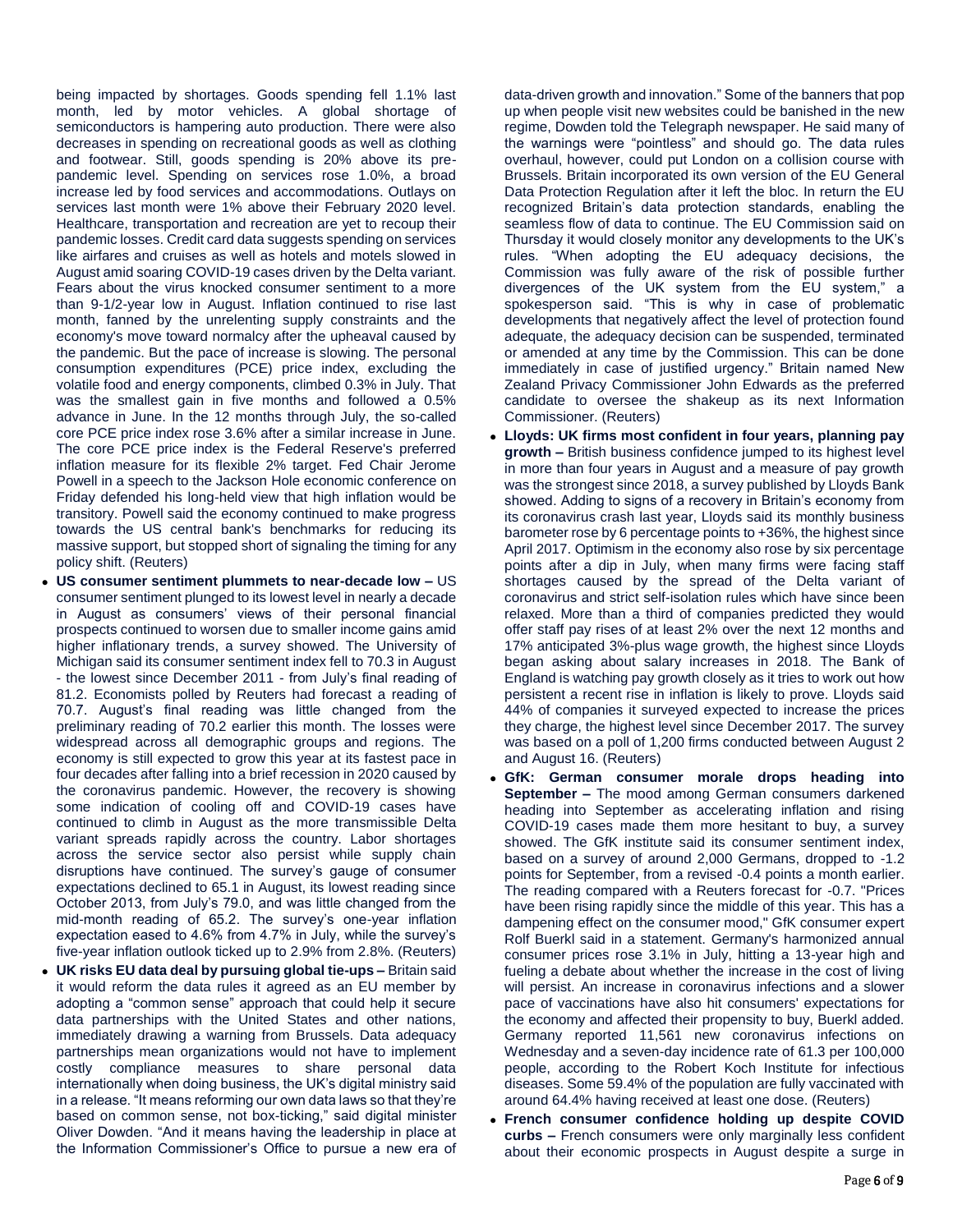coronavirus cases and new rules requiring a health pass to enter many retail outlets, a monthly survey showed. The INSEE official statistics agency said its monthly consumer confidence index fell to 99 from 100 in July, just short of the average expectation for 100 in a Reuters poll of 10 economists. The index had peaked at 102 in June - the highest since the pandemic started - as vaccination rates picked up and coronavirus restrictions were eased. But with France now facing its fourth coronavirus wave as the Delta variant spreads, the government began requiring people earlier this month to show proof of vaccination to enter cafes, restaurants, trains and big shopping malls. Nonetheless, the survey found that the proportion of households considering that it is a good time to make large purchases remained stable in August above the long-term average while saving intentions rose for the first time in three months. Concerns about unemployment were also unchanged from July with 'help wanted' signs increasingly popping up as companies face growing trouble finding staff. The share of households expecting prices to rise in the coming months rose slightly as strained supply chains increasingly leave firms little choice but to raise their prices. The relatively small decline in consumer confidence suggests that at least for now the new health pass is having a limited impact on economic activity even though it has fueled regular weekend protests across the country. After a stronger than expected first half of the year, French central bank governor Francois Villeroy de Galhau said the bank could raise its 2021 growth forecast of 5.75% when it updates its estimates next month, adding that economic impact from the Delta variant was expected to be limited. (Reuters)

- **Tokyo core consumer prices stop falling for 1st time in 13 months –** Core consumer prices in Tokyo stopped falling for the first time in over a year in August, data showed on Friday, underscoring the chance that nationwide inflation will perk up in the coming months on a recovery of domestic demand remained. The core consumer price index (CPI) for Japan's capital, which includes oil products but excludes fresh food prices, was flat in August compared with a year earlier, government data showed. That compared with a median market forecast for a 0.2% fall. It followed July's 0.3% YoY drop, which was revised down from a 0.1% rise. Tokyo core CPI saw its last year-on-year rise in July last year, when the index gained 0.4%. The flat reading in the Tokyo index, which is considered a leading indicator of nationwide price trends, was held up by higher prices of overnight hotel stays and household goods, due partly to the base effect of last year's pandemic-driven slump. The Bank of Japan's years of heavy money printing has failed to bring inflation to its 2% target as companies are hesitant to pass on higher costs to households in part due to weak consumer sentiment. Nationwide consumer inflation has barely risen even as other major economies, such as the United States, are starting to worry about the risk of too-high inflation as their economies do away with pandemic-induced lockdowns. (Reuters)
- **China's slowing industrial profit growth bolsters policy support hopes –** Earnings at China's industrial firms in July slowed for the fifth straight month, adding to growing evidence of a loss of momentum in the world's second-biggest economy and bolstering the case for maintaining policy support for a while longer. Elevated raw material prices and supply chain constraints from extreme weather as well as sporadic coronavirus cases dragged on earnings in the manufacturing sector, data from the National Bureau of Statistics (NBS) showed. Industrial firms' profits in July increased 16.4% on an annual basis - the slowest clip this year - to 703.67bn Yuan (\$108.51bn), the NBS said. That compared to a 20% gain in June. China's economy has staged an impressive recovery from a coronavirus-battered slump, but the expansion is losing steam as businesses grapple with higher

costs and supply bottlenecks, and as consumers remain cautious with spending. The headwinds to growth back expectations Beijing will keep, or even bolster, its accommodative stance. The People's Bank of China in mid-July lowered the reserve requirement ratio for banks, releasing around 1tn Yuan (\$154.19bn) in long-term liquidity. "On economic fundamentals, signs of a notable economic slowdown have emerged, and I expect policymakers to fine-tune the macro-economic policy, currently neutral but with a loosening bias, in an pre-emptive way to counter the headwinds," said Nie Wen, Shanghai-based economist at Hwabao Trust. (Reuters)

## **Regional**

- **GCC banks saw record loan growth in 2Q as economies revived –** Listed banks in the GCC continued to post robust growth in lending activity during the 2Q of 2021, leading to record high loan books, Kamco Invest said in a new report. Aggregate gross loans at the end of 2Q reached \$1.68tn, up 4.6% QoQ and 7.1% YoY, after a broad-based growth was seen in all markets, the report said. Net loans grew at a similar rate of 4.8% QoQ to reach \$1.6tn. A rebound in economic activity was evident in the PMI figures for UAE and Saudi Arabia that remained elevated during May and June, well above the growth mark of 50. (Zawya)
- **BNEF: OPEC+ compliance rate in July was highest so far in 2021 –** OPEC+ compliance with agreed production cuts reached 108% in July, with monthly compliance rates ranging from 99- 108% so far this year, according to BloombergNEF. These estimates include Saudi Arabia's voluntary production cut of 1mn bpd as part of the output target. Angola and Nigeria have consistently been the key contributors to the group's over compliance since January. In July, both countries exceeded their supply cut targets by over 0.2m bpd, and OPEC+ collectively overcut production by almost 0.5m bpd. Russia remains the largest overproducer, exceeding its production quota by 0.13m bpd in July. While Iraq was one of the largest overproducers in the first half of 2021, it complied with its output targets in June and July. OPEC+ has tentatively agreed to unwind all 5.76m bpd of its production cuts between August 2021 and September 2022, but could opt to pause these increases for a three-month period until the end of 2022. The group will meet on September 1 to discuss the monthly production quotas. (Bloomberg)
- **Saudi Arabia launches SR4bn plus initiative to develop information technology sector –** Saudi Arabia announced a package of initiatives with a total value of more than SR4bn, in cooperation with 10 of the most important technology giants in the world, on the sidelines of the 'Launch' event, which was held in Riyadh on Wednesday. The organizers of the event revealed three main initiatives, one of which focuses on achieving the Kingdom's goal in the technology industry, through the launch of the National Program for the Development of the Information Technology Sector, with a budget estimated at SR2.5bn. During the same event, the Saudi-Chinese eWTP Arabia Capital Fund was announced, which seeks to support emerging technology companies in the Kingdom with an estimated capital of about SR1.5bn. (Gulf-Times.com)
- **Jadwa revises Saudi 2021 GDP growth higher as non-oil sector improves –** Saudi Arabia's economy will expand faster than previously forecast this year as non-oil industries continue their recovery from the pandemic, according to Jadwa Investment. GDP will grow by 1.8% in 2021, a revision from a previous estimate of 1.3%, Jadwa said in a research report on Wednesday. Non-oil growth will come in at 3.5%, driven by the non-oil private sector, which Jadwa sees rising 4.4%, compared to a previous estimate of 3.1%. "Whilst the rebound is no surprise, some sectors have performed better than anticipated," it said. The investment bank attributed the improvement in the non-oil sector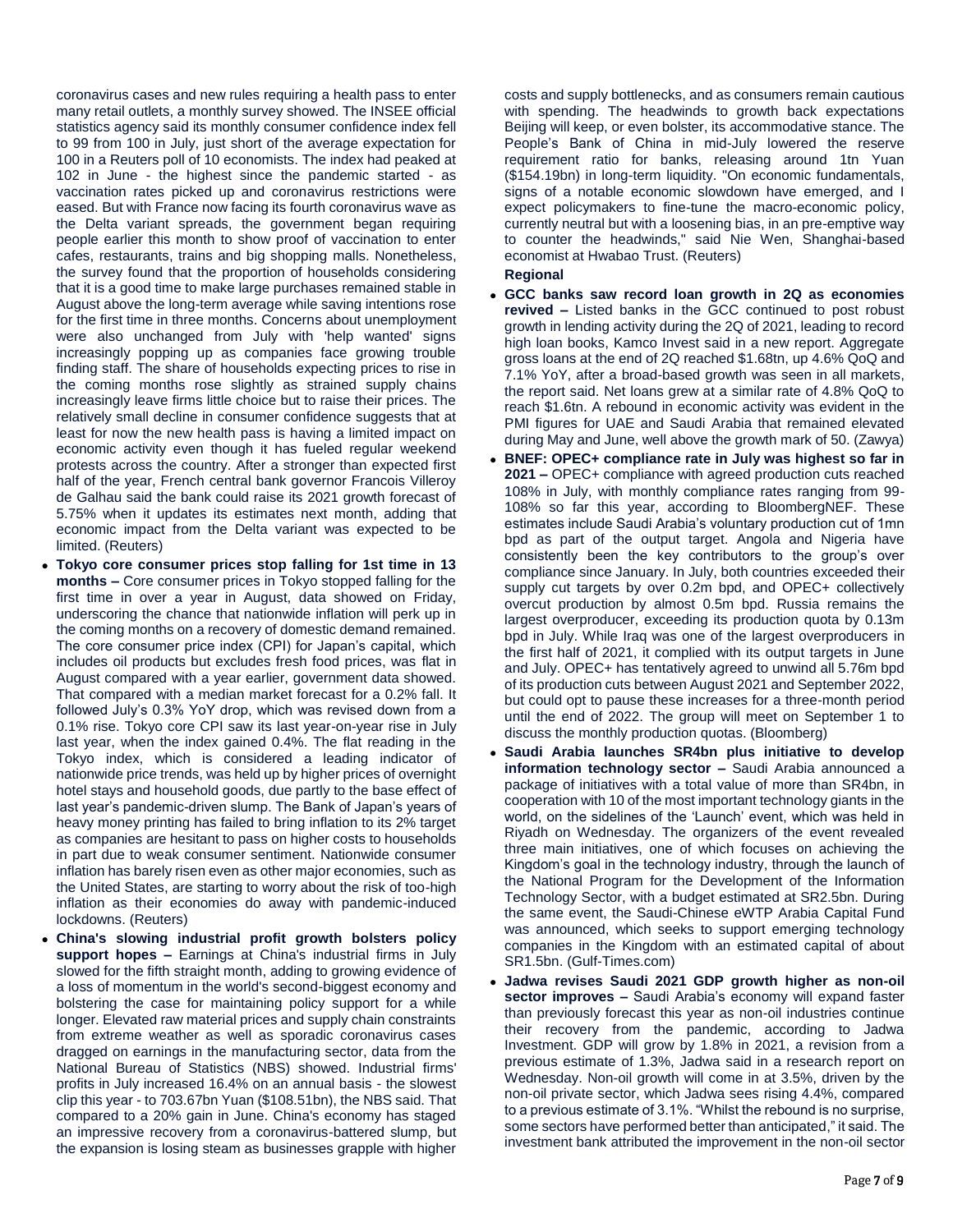to activities in real estate, manufacturing, wholesale and retail, and restaurants and hotels. (Zawya)

- **Aramco Trading to join Platts oil pricing process in Asia –** Aramco Trading Company (ATC) will be participating in S&P Global Platts' price assessment process for crude cargoes in Asia, the price reporting agency said on Wednesday. Platts said in a notice that it had reviewed the trading arm of the world's top oil exporter Saudi Aramco, and would consider information from ATC in the Asia Market on Close (MOC) price assessment process for Asia crude cargoes. Some industry players have raised concerns about a potential conflict of interest as ATC is wholly owned by Saudi Aramco and the Platts Dubai crude market structure is used by the world's top oil exporter to set monthly prices formns of barrels of Saudi crude sold in Asia. (Reuters)
- **UAE personal loans rise to \$91.4bn as more consumers get access to credit –** Personal borrowings in the UAE are inching up after slowing down last year, when unemployment numbers were high due to the coronavirus pandemic. The amount of loans extended to residents hit AED336.5bn in June 2021, up by 3.6% from AED324.7bn a year ago, according to the latest data from the UAE Central Bank. Compared to March 2021, personal loans were up 1.7%. Gross credit, which includes loans to residents and non-residents and non-banking financial institutions, among others, reached AED1.76tn, up by 0.9% compared to March, but still down by 1.2% compared to the same period last year. (Zawya)
- **UAE jumps to third position in FDI 2021 greenfield performance index –** The UAE has jumped to the third position globally in the 2021 Greenfield Performance Index of FDI Intelligence, compared to the 12th position in 2020. The UAE has achieved a 7.1 score in the index, which analyses 84 countries by using a methodology set by the UNCTAD for overall FDI and applying it to only greenfield FDI, according to a recent press release. A total of 64 countries had an index score greater than 1.0, which indicates that a country's share of global inward greenfield FDI in 2020 matches its relative share of global GDP. Costa Rica and Lithuania have topped the UAE with a score of 11.4 and 8.3, respectively. The country has achieved this performance despite a 14.7% decline in the number of projects from 2019. (Zawya)
- **UAE's Mubadala joins consortium to buy nearly 50% stake in Korean botox maker –** Abu Dhabi's Mubadala Investment Company has joined a group of Asian companies to acquire nearly half of the stake in South Korean botox maker Hugel from Bain Capital. The sovereign wealth fund is part of a consortium led by Singapore-based healthcare investment firm CBC Group that signed on Wednesday a definitive agreement to own equity interest in the medical aesthetics company. The transaction is estimated to cost around AED1.7tn won and will involve the transfer of the 46.9% stake held by the US private equity firm, according to media reports. Hugel has a market capitalization of around \$2.5bn. It is a leader in the botulinum toxin and hyaluronic acid fillers space in Korea and also develops, manufactures and distributes cosmeceutical products. (Zawya)
- **Sources: UAE's Emirates Global Aluminum considering IPO in 2022 –** Emirates Global Aluminum (EGA) is weighing a potential initial public offering next year, sources said, in what could be one of the biggest share sales in the United Arab Emirates in recent years. EGA, one of the world's largest aluminium producers, is examining proposals from banks which pitched for advisory roles, said three sources familiar with the matter, who declined to be named as the matter is not public. The company is considering offering between 10% and 20% of its shares to investors and initial estimates from banks value the company from \$16bn to \$19bn, sources said. (Reuters)
- **Expecting oil trade boom, Fujairah Oil Terminal invests in VLCC project –** The Fujairah Oil Terminal is investing an estimated \$45mn to upgrade the infrastructure at its storage facilities, betting on a surge in crude trading and storage demand at the United Arab Emirates oil hub, the company's chairman told Reuters. FOT's expansion, financed by a new \$280mn debt facility, will connect its terminal to the Port of Fujairah's very large crude carrier (VLCC) loading facility and the Abu Dhabi Crude Oil Pipeline (ADCOP) pipeline, said Steve Bickerton, senior managing director at Prostar Capital and chairman of FOT. "That's a game changer because it gives us access to customers who want to be moving crude oil through VLCCs and it gives our customers direct access to the ADCOP, which brings Abu Dhabi's Murban Crude into Fujairah," Bickerton said. (Reuters)
- **Dubai mall operator Majid Al Futtaim secures first \$1.5bn sustainability-linked loan –** Dubai-based shopping mall operator Majid Al Futtaim (MAF) has secured its first sustainability-linked loan (SLL) of \$1.5bn. The five-year financing, which is structured as a revolving credit facility, is "the largest corporate, non-government-linked SLL in the region", the company said. It is also considered the largest in the real estate sector in the Middle East and North Africa (MENA). The facility is designed to link with the company's environmental, social and governance (ESG) performance. The agreement includes a gender diversity target for women to constitute 30% of board members and senior management roles. (Zawya)
- **Union Properties to start motor city views residential project –** Union Properties to star construction which is expected to begin by year-end after obtaining final approvals from Dubai authorities. Total gross floor area under project will be of approximately 857k square feet. Union Properties has given purchase priority to shareholders. The project will include 880 residences comprising 313 studios, 427 one-bedroom apartments, 133 two-bedroom apartments, and 7 three-room apartments. (Bloomberg)
- **Warba Bank gets approval for AED82.9mn rights issue –** Warba Bank gets central bank approval for rights issue on Thursday and to issue 425mn new shares at 195 fils per share. Warba Bank is an Islamic lender established in 2010. (Bloomberg)